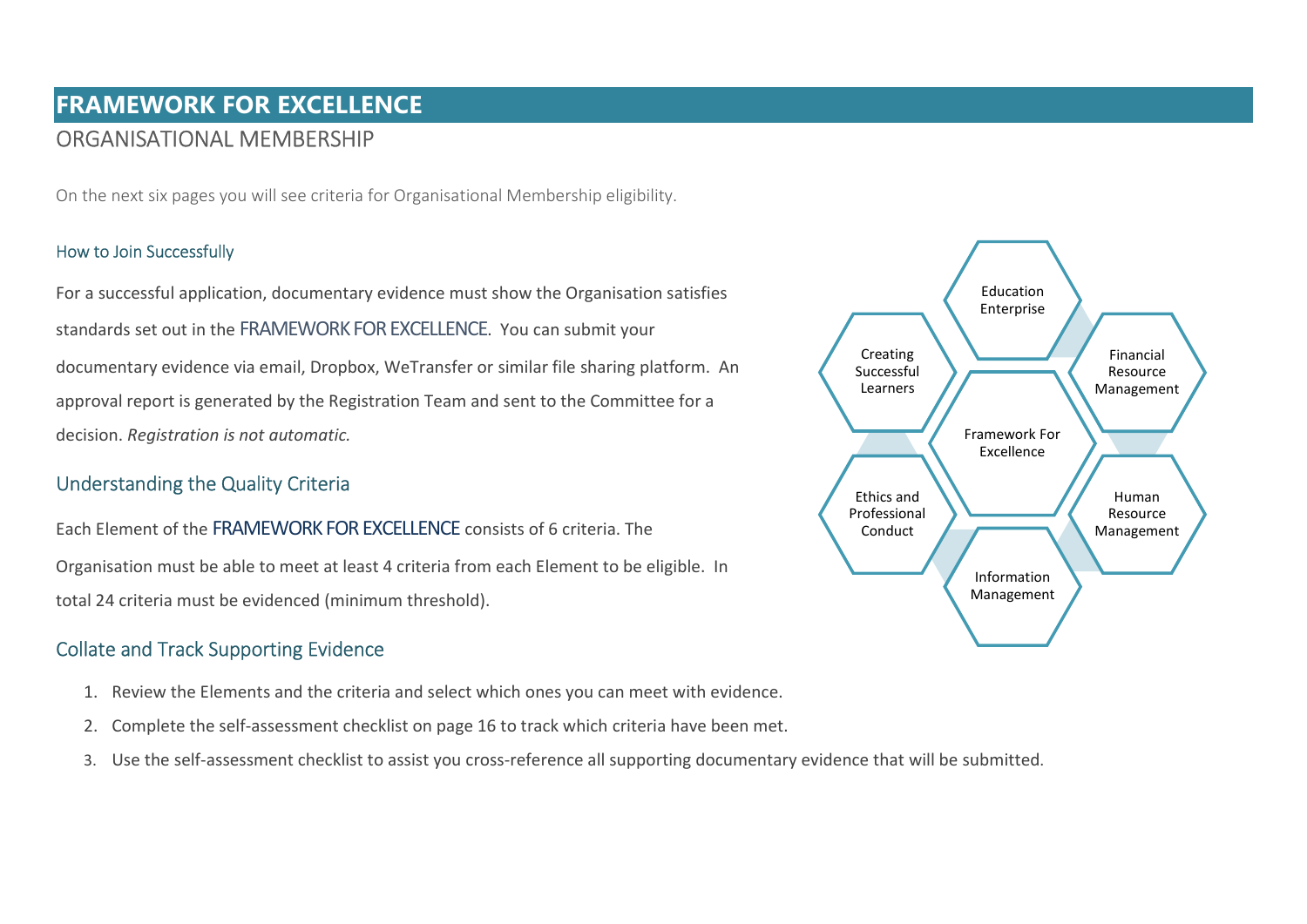### ELEMENT 1: The Education Enterprise

Students and prospective students are increasingly paying more attention to the relationship between an organisation's business practices and the quality of education. Business practices permeate an entire organisation. Due to the public's increased demand for accountability, transparency and independence from local, federal or national government systems, the organisation must demonstrate and maintain certain standards in relation to administration, policy and legal responsibilities.

|     | <b>Focus on Students</b>                        | <b>Suggested Evidence</b>        |     | <b>Responsibility of Staff</b>                     | <b>Suggested Evidence</b>          |
|-----|-------------------------------------------------|----------------------------------|-----|----------------------------------------------------|------------------------------------|
| 1.1 | Identify problems, secure relevant              | Student feedback form/online     | 1.4 | Identify procedure or techniques for delegating    | Role descriptions, documented      |
|     | information, and recognise possible causes of   | submission, via online forums or |     | authority, decision making, and information        | management structure or staff      |
|     | conflict.                                       | social media                     |     | processing, planning and allocating resources.     | procedures handbook                |
| 1.2 | Applied policy relevant to the experience of    | Student services staff           | 1.5 | Internal policy affecting the rights and           | Workplace policies such as sexual  |
|     | the students (i.e. company policy affecting the | procedures or staff handbook     |     | responsibilities of individual employees.          | harassment policy, grievance, or   |
|     | education delivered to students)                |                                  |     |                                                    | equality and diversity policy      |
| 1.3 | Transparent and easily accessible terms and     | Enrolment terms and conditions   | 1.6 | Apply the highest values and ethical standards $1$ | Evidence of staff certification,   |
|     | conditions of enrolment                         |                                  |     | as they relate to the entire professions which     | appraisals, performance reviews or |
|     |                                                 |                                  |     | exist within the staff.                            | promotion pathways                 |

#### Organisation and Administration, Policy and Legal Responsibilities

 $<sup>1</sup>$  Ethical standards are defined in IARC's Code of Ethics and Integrity</sup>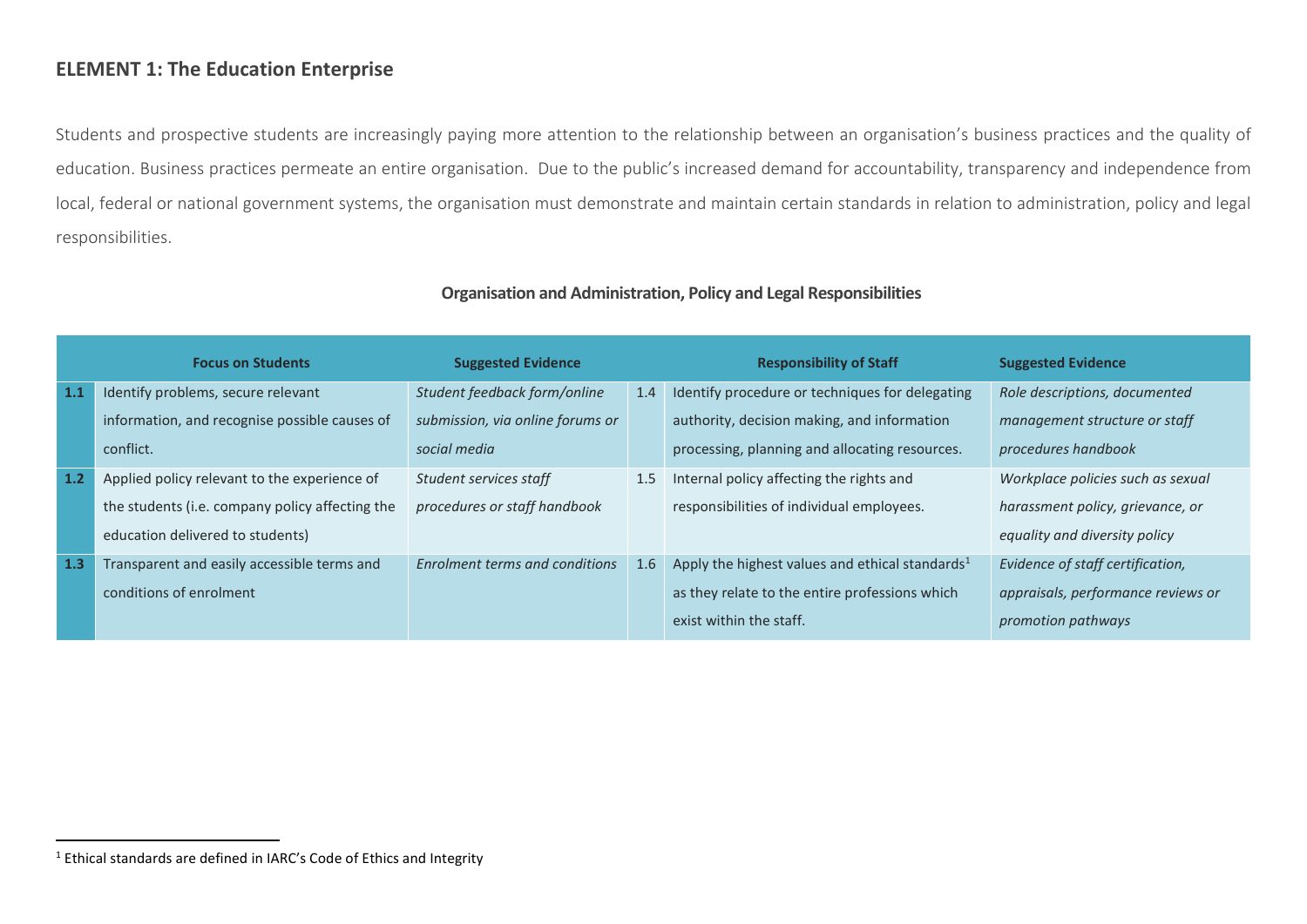# ELEMENT 2: Financial Resource Management

Organisations must be able to demonstrate the principles associated with finance, financial planning, accounting, auditing and reporting responsibilities and technology for the school's finance operations.

|     | <b>Focus on Students</b>                       | <b>Suggested Evidence</b>       |     | <b>Responsibility of Staff</b>                     | <b>Suggested Evidence</b>            |
|-----|------------------------------------------------|---------------------------------|-----|----------------------------------------------------|--------------------------------------|
| 2.1 | Communicate the relationship between           | Any relevant website image      | 2.4 | Recognise and forecast the major source of         | Any example of planned income        |
|     | funding sources and courses or programs        | capture, or statement seen in   |     | revenue as enrolments and use multiple             | streams and sources, strategic       |
|     | e.g. are non-profit, focus resources on        | promotional literature          |     | approaches to determine reliable enrolments.       | marketing plan etc                   |
|     | course improvements, invest in external        |                                 |     |                                                    |                                      |
|     | systems of endorsement.                        |                                 |     |                                                    |                                      |
| 2.2 | Obtain the services of an internal or external | Financial auditors report or    | 2.5 | Establish and verify compliance with finance-      | Evidence of annual accounts          |
|     | auditor, and/or prepare a corrective action    | documented action procedure     |     | related legal and contractual provisions e.g.      | submissions as required by           |
|     | plan where necessary.                          | following audit                 |     | annual accounts submissions to government.         | corporation or taxation laws in your |
|     |                                                |                                 |     |                                                    | region                               |
| 2.3 | Keep current with technology applications      | Any relevant website image      | 2.6 | Develop an operational plan, which specifically    | Documented procedure or plan         |
|     | and programs and their security                | capture or email showing use of |     | includes the use of current technology, to meet    |                                      |
|     | requirements.                                  | <i>finance apps</i>             |     | the organisation's financial goals and objectives. |                                      |

### Budgeting and Planning, Auditing and Financial Reporting and Technology in Finance Operations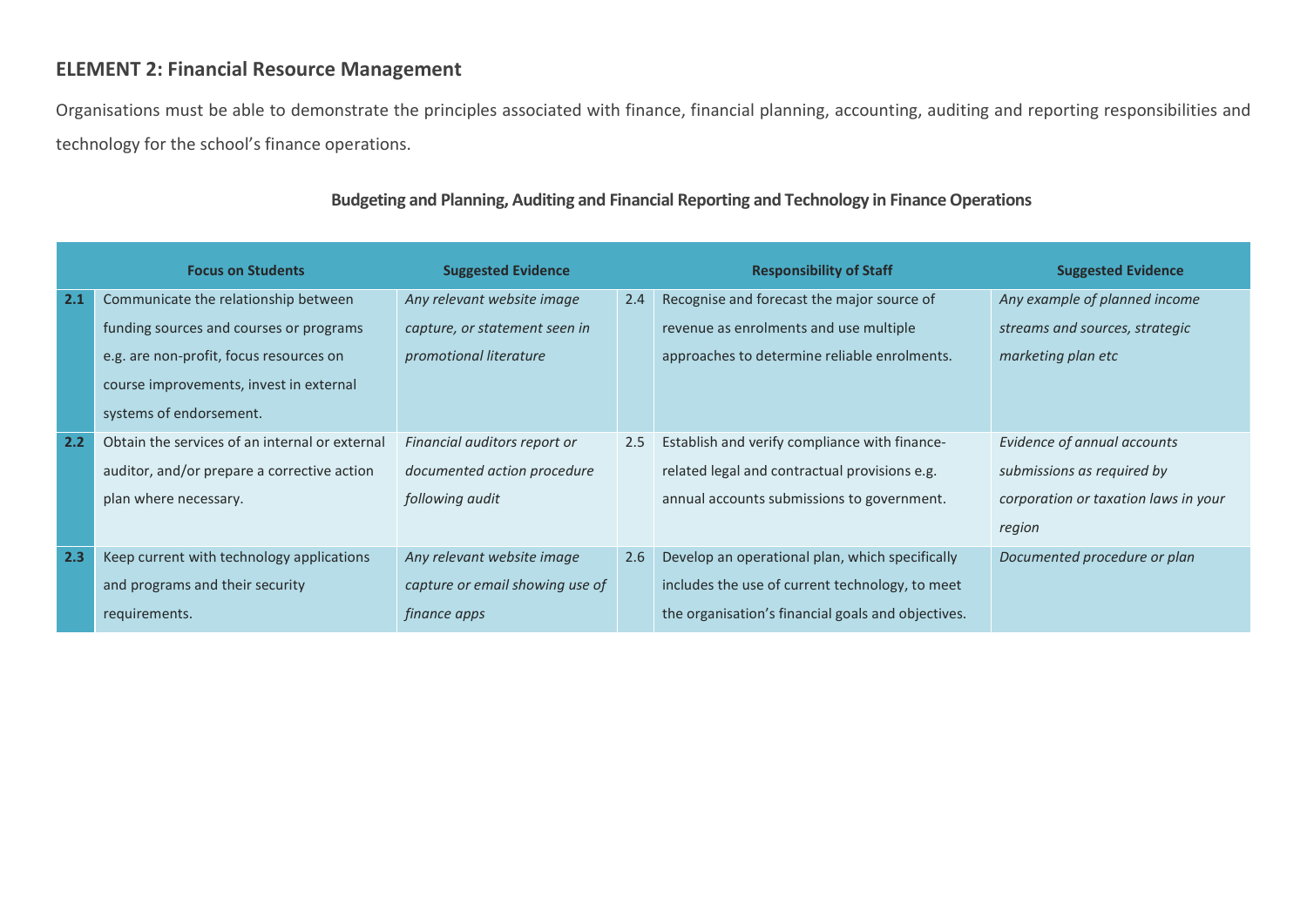### ELEMENT 3: Human Resource Management

Human resource management within an organisation is of critical important. There are many day to day practical considerations which require understanding of theory and practice. Organisations need to be aware of the relevant management concepts and local, federal or national laws affecting people employed in their workplace and the students enrolled in their courses.

|     | <b>Focus on Students</b>                    | <b>Suggested Evidence</b>        |     | <b>Responsibility of Staff</b>                   | <b>Suggested Evidence</b>                |
|-----|---------------------------------------------|----------------------------------|-----|--------------------------------------------------|------------------------------------------|
| 3.1 | Create a high performing business through   | Student feedback form/online     | 3.4 | Recognise and promote compliance with            | Documented staff procedures              |
|     | enabling feedback opportunities for current | submission, via online forums or |     | standards of ethical behaviour and standards for |                                          |
|     | and former students                         | social media                     |     | professional conduct applicable to all staff.    |                                          |
| 3.2 | Ensure the selection and recruitment of the | Example of job adverts or copies | 3.5 | Review and act upon current (or changing) local, | Example of workplace agreements          |
|     | most suitably qualified individuals for     | or core academic and teaching    |     | federal or national laws and regulations with    | or staff employment contracts            |
|     | positions particular those in curriculum or | staff qualifications             |     | respect to employment agreements e.g. pension    | showing compliance with law              |
|     | product development, instructional design,  |                                  |     | contributions amendments, casual contract        |                                          |
|     | or teaching and learning support.           |                                  |     | agreements.                                      |                                          |
| 3.3 | Provide opportunities to feedback on        | Student feedback form/online     | 3.6 | Administer employment agreements considering     | Example of workplace agreements          |
|     | dealings/communications specifically with   | submission, via online forums or |     | common employment provisions, and grievance      | or staff employment contracts            |
|     | the organisation's staff, which may         | social media                     |     | procedures.                                      | specifically outlining discipline policy |
|     | significantly enhance the experience for    |                                  |     |                                                  | and procedure                            |
|     | students.                                   |                                  |     |                                                  |                                          |

#### Human Relations, Labour Recruitment and Employment Agreements and Personnel Administration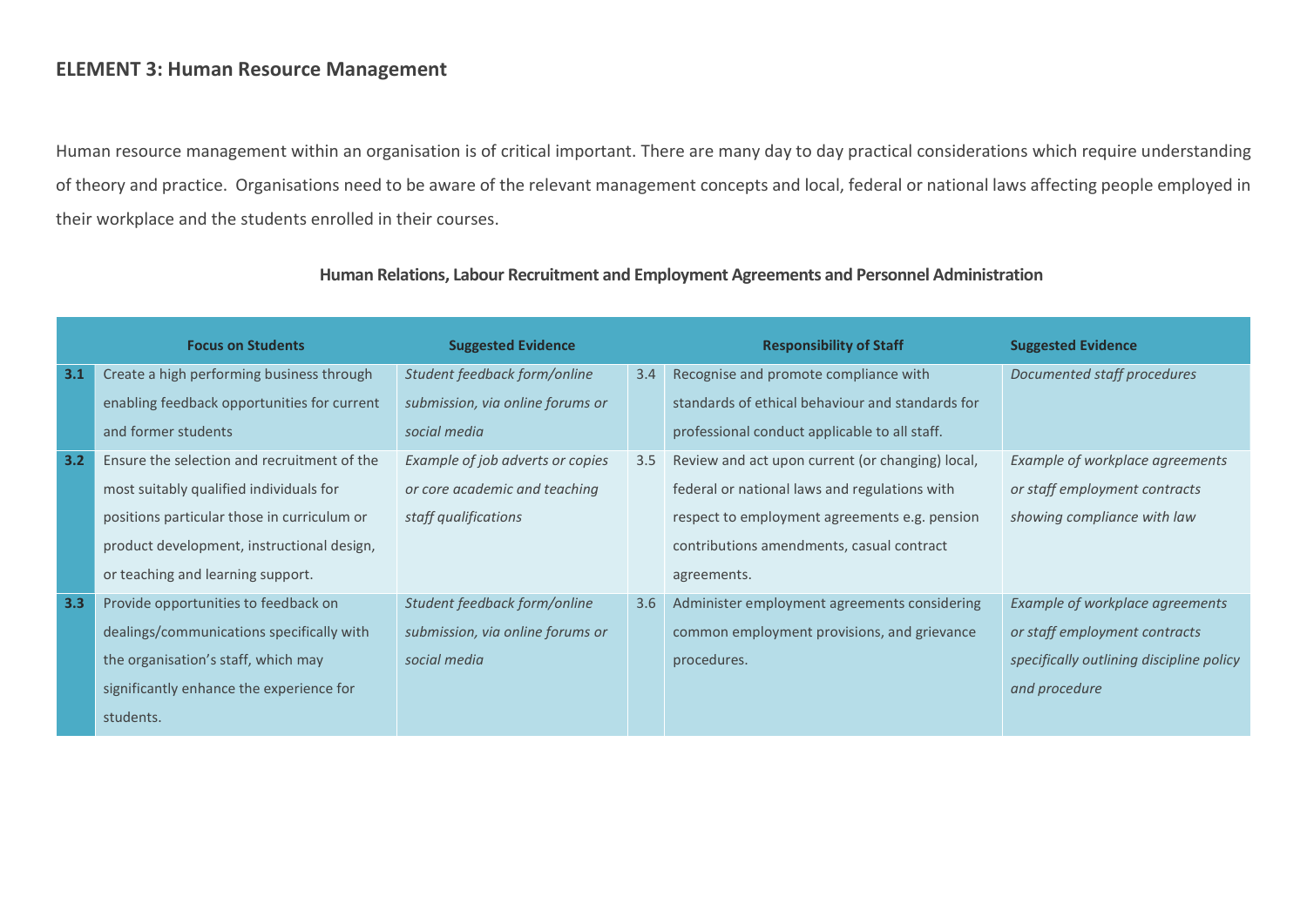### ELEMENT 4: Information Management

We conduct business, learning, shopping and socialising in an online environment. The information on people flows very quickly through various mediums and over numerous platforms. Organisations have a responsibility to direct, protect, analyse and update information relating to the business, the staff, students and courses. This extends beyond overseeing data, but instead requires significant consideration on legitimate and legal communication pathways and security settings for students and staff.

|     | <b>Focus on Students</b>                        | <b>Suggested Evidence</b>       |     | <b>Responsibility of Staff</b>                    | <b>Suggested Evidence</b>            |
|-----|-------------------------------------------------|---------------------------------|-----|---------------------------------------------------|--------------------------------------|
| 4.1 | Effectively manage a change process when        | Documented procedure for        | 4.4 | Participate in the planning and implementation    | Documented procedure for input       |
|     | evaluation determines that courses or           | updating course materials       |     | of courses and programs improvement e.g. input    | from industry                        |
|     | programs must be improved.                      |                                 |     | from industry experts.                            |                                      |
| 4.2 | Have accessible ways of communicating with      | Any relevant website image      | 4.5 | Demonstrate a clear understanding of any          | Privacy policy or communication      |
|     | the organisation's support staff, instructional | capture or statement seen in a  |     | legislation which surrounds mass communication    | policy or similar                    |
|     | or teaching staff.                              | student handbook or similar     |     | or individual communication with students or      |                                      |
|     |                                                 |                                 |     | prospective students.                             |                                      |
| 4.3 | Ensure students have adequate technology        | Any relevant image capture from | 4.6 | Ensure that appropriate data security and privacy | Any relevant image showing that a    |
|     | infrastructure in place to access information   | the student platform, portal or |     | of records are maintained.                        | student file or database is password |
|     | relating to their student status, the course or | course delivery system          |     |                                                   | protected, a staff handbook,         |
|     | program materials or for assessment             |                                 |     |                                                   | documented procedure                 |
|     | submission and results.                         |                                 |     |                                                   |                                      |

#### Courses and Programs Evaluation, Communications and Management Information Systems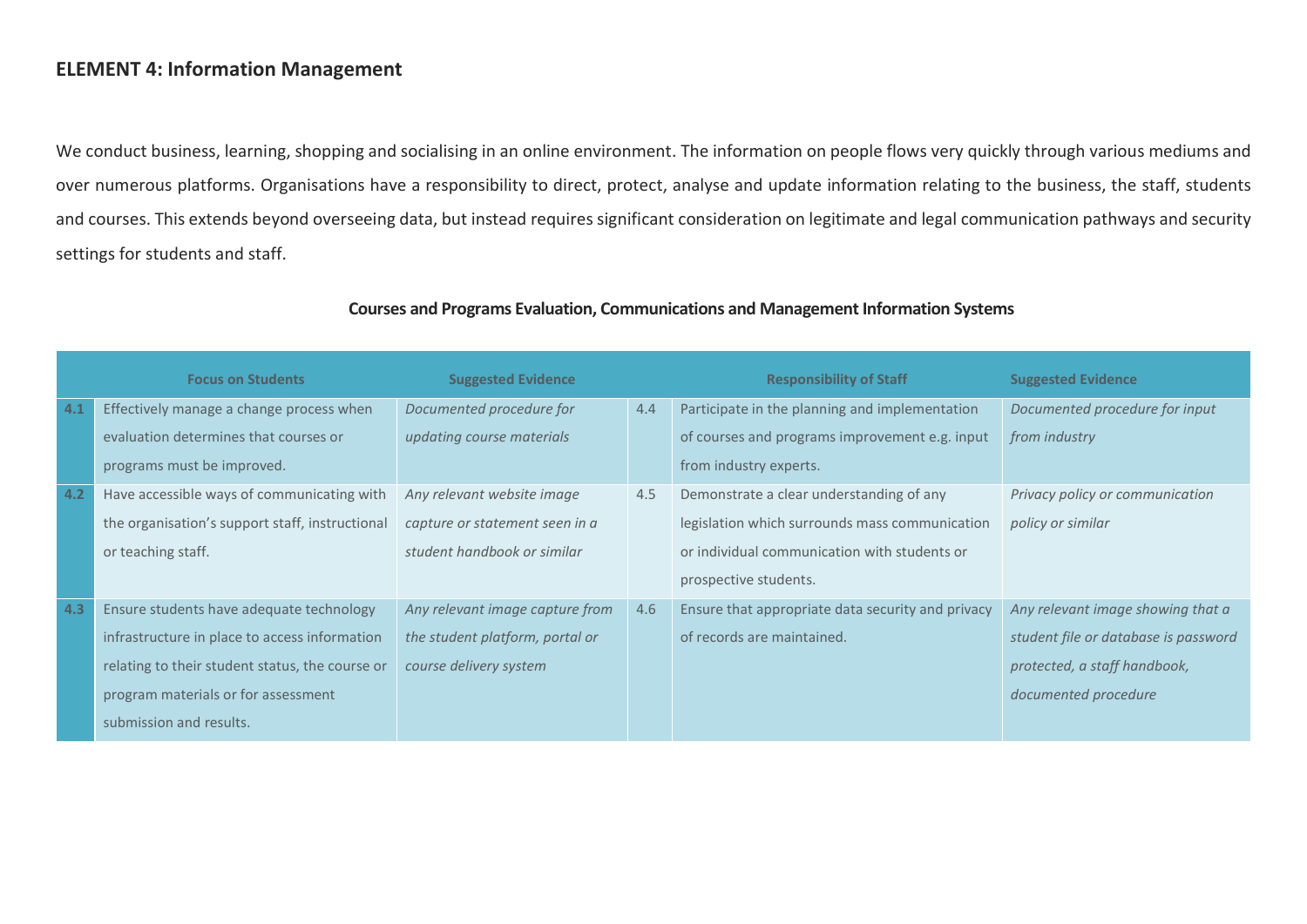### ELEMENT 5: Ethics and Professional Conduct

Members of IARC are committed to conducting themselves with the highest standards of professional ethics<sup>2</sup>. Persons with significant control must assume the responsibility for providing leadership within the organisation to maintain such standards pertaining to professional conduct<sup>3</sup>.

|     | <b>Focus on Students</b>                        | <b>Suggested Evidence</b>            |     | <b>Responsibility of Staff</b>                    | <b>Suggested Evidence</b>           |
|-----|-------------------------------------------------|--------------------------------------|-----|---------------------------------------------------|-------------------------------------|
| 5.1 | Provide an inclusive culture for learning,      | Any anti-discrimination policy,      | 5.4 | Actively seek professional associations and       | Any certificate or similar          |
|     | removing preferential treatment for             | example of additional support for    |     | relationships with external quality control       | demonstrating quality               |
|     | particular social groups based on gender,       | learning needs, or equality and      |     | systems aimed at improving courses and overall    | management activity such as         |
|     | race or ethnicity, religious or political views | diversity statement                  |     | organisational management.                        | membership                          |
|     | (examples)                                      |                                      |     |                                                   |                                     |
| 5.2 | Maintain confidentiality of data and            | A login page image/screen capture    | 5.5 | Implement policies and administrative rules fully | Documented staff procedures         |
|     | information e.g. password protected             | from the student platform, portal or |     | which pertain to ethical standards of the         |                                     |
|     | student portals.                                | course delivery system               |     | organisation.                                     |                                     |
| 5.3 | Provide a mechanism for student grievance       | Student feedback form/online         | 5.6 | Pursue appropriate measures to correct or         | Staff disciplinary procedure or     |
|     | to be disclosed safely and respectfully.        | submission, via online forums or     |     | eradicate unethical actions or behaviours within  | policy for safe and respectful work |
|     |                                                 | social media                         |     | the organisation.                                 | culture                             |

### Ethical Standards, Ethical Conduct and Professional Integrity

 $\overline{a}$ 

<sup>&</sup>lt;sup>2</sup> Ethics and <sup>3</sup> Professional Conduct are defined in IARC's Code of Ethics and Integrity